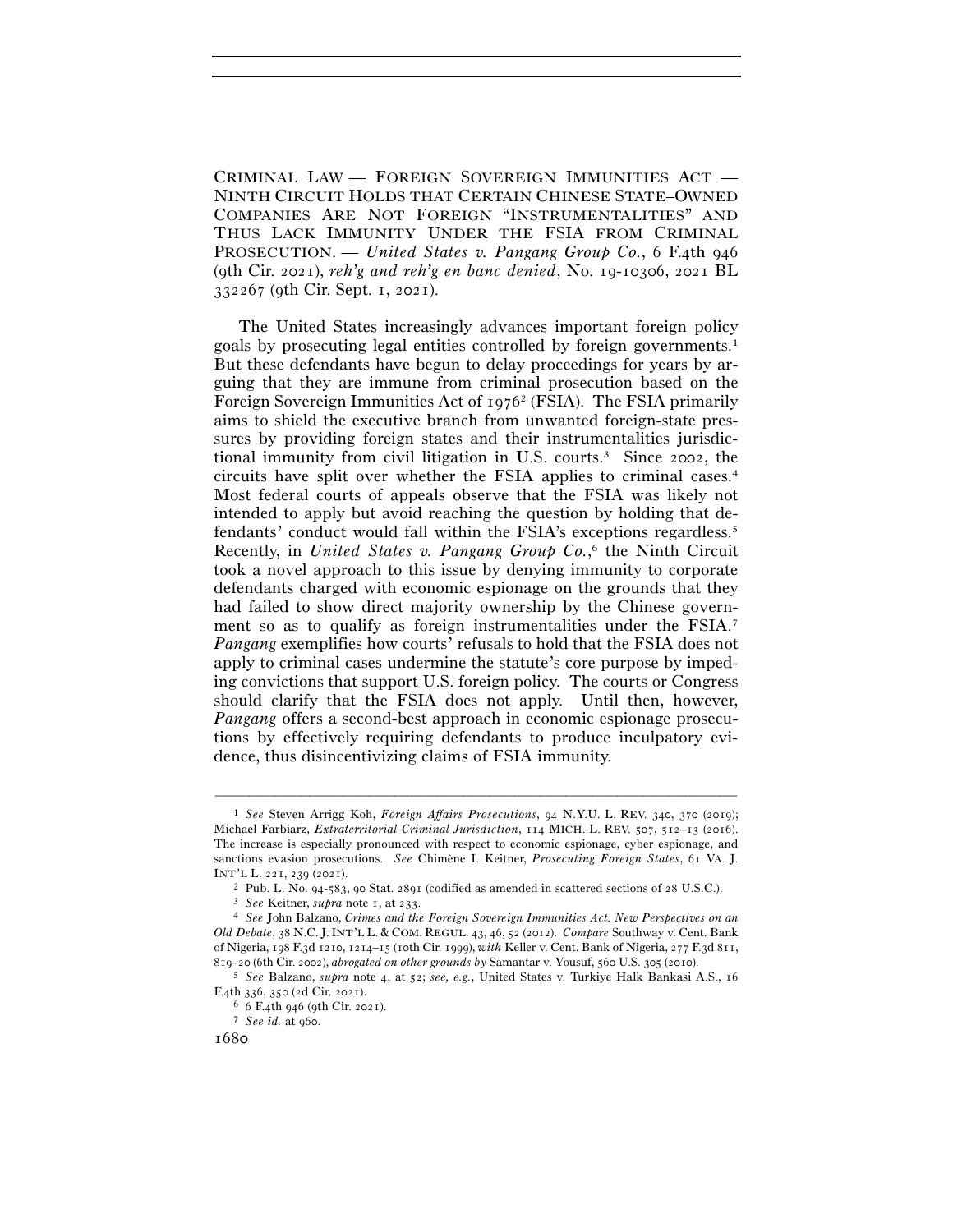According to the *Pangang* indictment, the Chinese government had for decades sought to learn a closely guarded manufacturing process for titanium dioxide, the source of the brilliant shade of white found in myriad items from Oreo cookies to smoke grenades.8 DuPont, a U.S. company, had dominated the industry since the 1940s by developing a cheaper, more efficient manufacturing process.9 In the early 1990s, the Chinese government directed an electrical engineer, Walter Liew, to obtain the superior technology.10 Liew did so and sold the trade secrets to a leading manufacturer wholly owned by the Chinese government: Pangang Group Company.<sup>11</sup>

The Department of Justice (DOJ) obtained an indictment against Liew on eleven charges related to economic espionage and, in 2012, added Pangang Group Company and three of its wholly owned subsidiaries (collectively, the "Pangang Companies") as codefendants.12 The Pangang Companies resisted service of summonses, while Liew was convicted at trial on all counts and sentenced to  $144$  months in prison.<sup>13</sup> In 2016, DOJ obtained a superseding indictment against the Pangang Companies, charging them with one count of conspiracy to violate and one count of attempted violation of the Economic Espionage Act of 199614 (EEA).15 After the companies were adequately served summonses,16 they moved to dismiss the indictment on the grounds that they were entitled to sovereign immunity under the FSIA.17

The district court denied the motion to dismiss.18 The court reasoned that the indictment's allegations that the defendants were "foreign instrumentalities" under the EEA allowed it to assume they qualified as the same under the FSIA.19 Despite finding the view that the FSIA does not apply in criminal cases "more persuasive,"20 the court assumed the

–––––––––––––––––––––––––––––––––––––––––––––––––––––––––––––

<sup>20</sup> *Id.* at 10.

<sup>8</sup> *See* United States v. Liew, 856 F.3d 585, 590 (9th Cir. 2017); BRENDAN G. DELACY ET AL., U.S. ARMY RSCH., DEV. & ENG'G COMMAND, OPTICAL, PHYSICAL, AND CHEMICAL PROPERTIES OF SURFACE MODIFIED TITANIUM DIOXIDE POWDERS 9 (2011).<br>
<sup>9</sup> *Liew*, 856 F.3d at 590.<br>
<sup>10</sup> *See id.*<br>
<sup>11</sup> *See id.* at 591.

<sup>&</sup>lt;sup>12</sup> *Id.* at 593 & n.2; *Pangang*, 6 F.4th at 950.<br><sup>13</sup> United States v. Liew, 466 F. Supp. 3d 1062, 1063 (N.D. Cal. 2020).<br><sup>14</sup> Pub. L. No. 104-294, 110 Stat. 3488 (codified at 18 U.S.C. §§ 1831–1839).<br><sup>15</sup> *Pangang*, 6 clarify requirements for serving foreign organizational defendants "[p]artly in response to the district court's rulings in this case").<br><sup>17</sup> *Id.* at 949.<br><sup>18</sup> Order Denying Motion to Dismiss Indictment at 1, United States v. Pangang Grp. Co., No.

<sup>11</sup>-cr-00573, 2022 WL 580790 (N.D. Cal. Aug. 26, 2019), ECF No. <sup>1223</sup>. 19 *Id*. at 5. The court noted "some differences" between the two statutes' definitions but con-

cluded they were "not material" to the motion to dismiss. *Id.*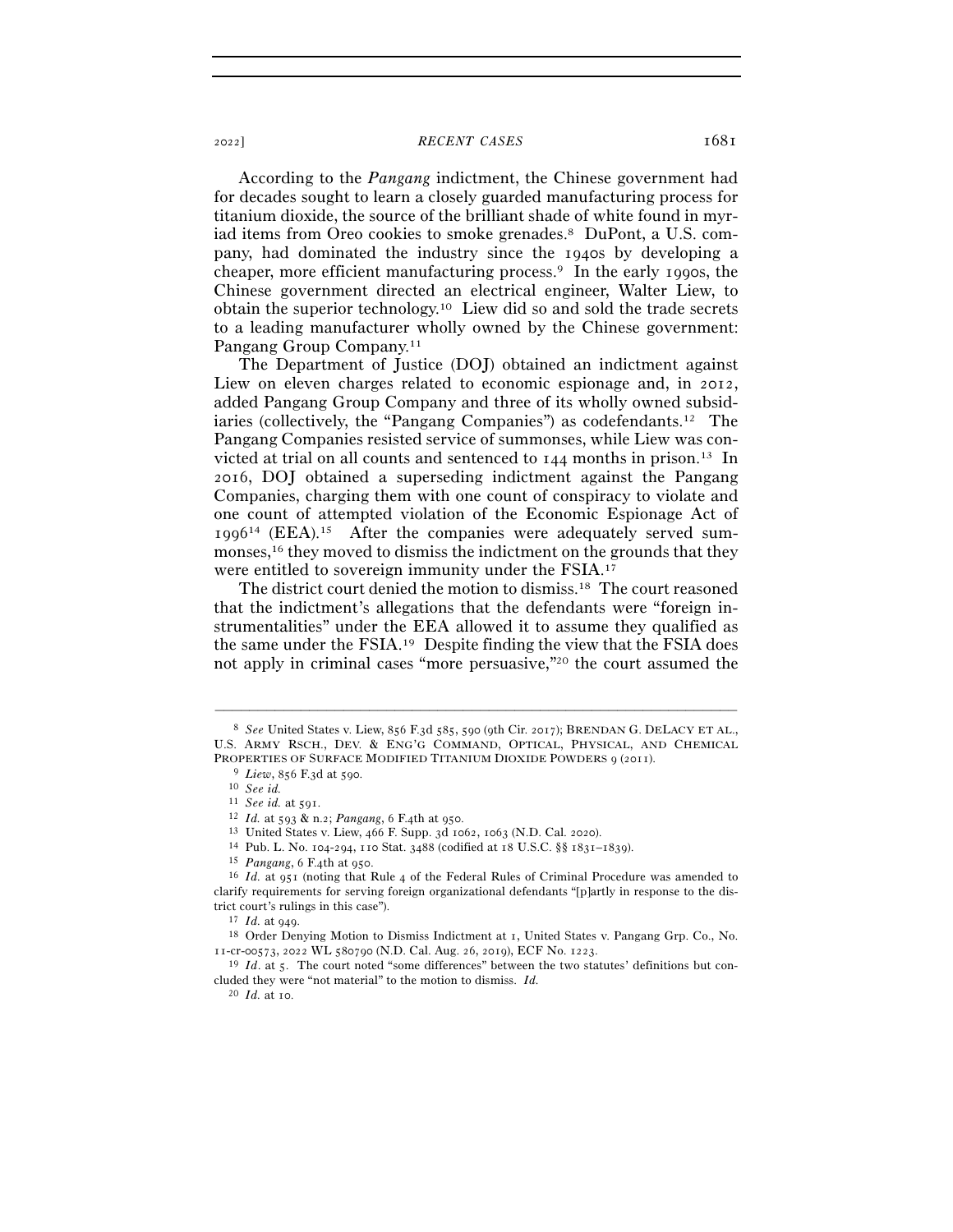FSIA applied but denied defendants' motion to dismiss because their conduct fell within the FSIA's commercial-activity and waiver exceptions.21

The Ninth Circuit affirmed.<sup>22</sup> As a preliminary matter, the court held that the defendants could immediately appeal the denial of FSIA immunity under the collateral order doctrine.<sup>23</sup> Then, "[a]ssuming *arguendo*" that the FSIA applies in criminal cases, the court began and ended — with the statute's "threshold predicate": "that the party seeking to invoke [FSIA] immunity is a 'foreign state' within the meaning of the FSIA."<sup>24</sup> A "foreign state" includes its "instrumentalities]."<sup>25</sup>

The court applied *Dole Food Co. v. Patrickson*, 26 a civil FSIA case in which the Supreme Court held that "only direct ownership of a majority of shares by the foreign state satisfies" the FSIA's instrumentality requirements.27 The *Pangang* court explained that *Dole Food* implicitly rejected a "recursive reading" of the FSIA that would permit a determination that a defendant was entitled to foreign sovereign immunity based on indirect majority ownership by a foreign state — that is, by allowing one "instrumentality of a foreign state" to serve as a "foreign state" for purposes of determining whether *another* entity would also be entitled to immunity as an "instrumentality" of the first.<sup>28</sup> And, because the FSIA defined foreign instrumentality in the "present tense, . . . instrumentality status [must] be determined at the time suit is filed."29 Thus, whether the defendants were "foreign instrumentalities" under the FSIA turned solely on whether they were directly majority owned by the Chinese government when originally indicted.

The *Pangang* court also applied the burden-shifting framework from the civil FSIA context.30 Defendants could establish prima facie cases that they were foreign instrumentalities by making either "facial or factual challenge[s]."31 Because the Pangang Companies had made only a facial challenge by presenting no evidence in support of their motion to dismiss, the court determined instrumentality status based "entirely on the allegations of the indictment" taken as true.32

 $^{21}$   $Id.$  at 14–15, 17.  $^{22}$  Judge Collins wrote for the unanimous panel, which included Judges Wardlaw and Eaton

<sup>(</sup>the latter sitting by designation).<br>
<sup>23</sup> *Pangang*, 6 F.4th at 952 (quoting Gupta v. Thai Airways Int'l, 487 F.3d 759, 763 (9th Cir. 2007)).<br>
<sup>24</sup> *Id.* at 953–54.<br>
<sup>25</sup> *Id.* at 955 (quoting 28 U.S.C. § 1603(a)). An "i

entity . . . which is a separate legal person . . . [and] a majority of whose shares or other ownership interest is owned by a foreign state or political subdivision thereof." 28 U.S.C. § 1603(b).<br>
<sup>26</sup> 538 U.S. 468 (2003).<br>
<sup>27</sup> *Pangang*, 6 F.4th at 957 (quoting *Dole Food*, 538 U.S. at 474).<br>
<sup>28</sup> *Id.* at 955–56.<br>
<sup>29</sup>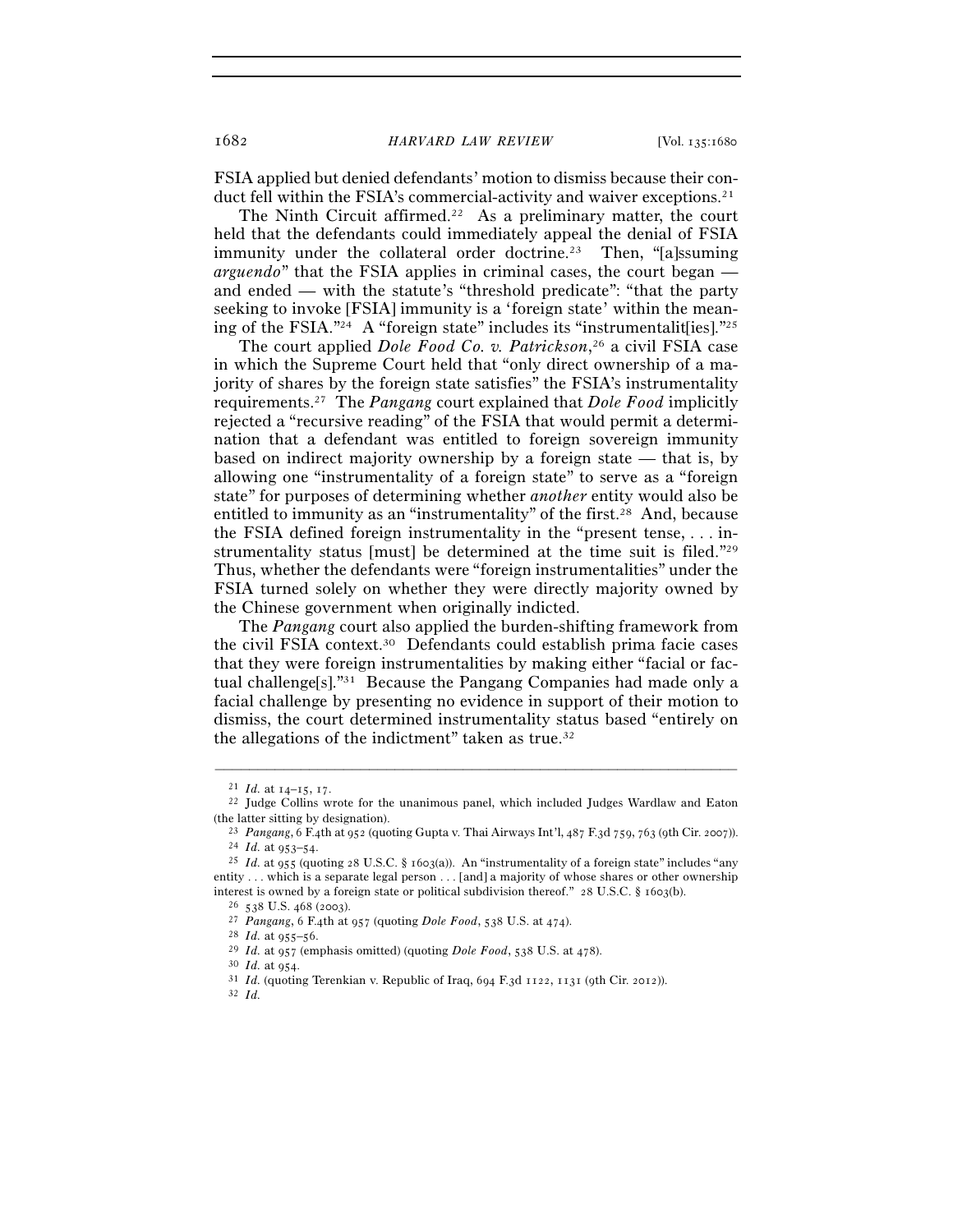The court then "readily dispose[d] of three of the four" defendants as non-instrumentalities because the indictment alleged that they were "subsidiaries" of Pangang Group Company, the fourth defendant, and thus not *directly* owned by the Chinese government.33 Pangang Group Company, however, was allegedly a "state-owned enterprise controlled by . . . a special government agency" of the People's Republic of China.34 Still, the court held, such control did not satisfy *Dole Food*'s requirement of direct majority ownership.35 The indictment's "unadorned allegation" that Pangang Group Company was "state-owned" did not indicate whether that term was used in the "colloquial sense" which would include indirect ownership — or to refer to "direct ownership of a majority of shares."36

The court identified two contextual reasons why the "state-owned" allegation should not be read to mean the latter.<sup>37</sup> First, the indictment alleged elsewhere that other defendants were each "owned" by two entities, which could not both have direct majority stakes.38 Second, the court took judicial notice of the fact that, in earlier litigation, the government had submitted evidence asserting that the Chinese government owned Pangang Group Company indirectly.39 Thus, none of the defendants had established a prima facie case of instrumentality status under the FSIA.

Finally, the court refused to conflate different definitions of "foreign instrumentality," holding that the EEA's is "much broader than the FSIA's."40 The EEA definition "expressly" covers entities "substantially owned, controlled, sponsored, commanded, managed, or dominated by a foreign government<sup> $n_{41}$ </sup> — in contrast to the FSIA's requirement of direct majority ownership under *Dole Food*. Accordingly, the indictment's allegation that the Pangang Companies were "foreign instrumentalities" under the EEA did not establish a prima facie case that they were so under the FSIA. The court of appeals therefore affirmed the district court's denial of the defendants' motion to dismiss.

Despite ultimately denying FSIA immunity, *Pangang* exemplifies how courts' unwillingness to hold that the FSIA does not apply to criminal cases undercuts the FSIA's core purpose.42 Congress enacted the

<sup>33</sup> *Id.* at 957–<sup>58</sup>. 34 *Id.* at <sup>957</sup>. 35 *See id.* at <sup>958</sup>. 36 *Id.* (quoting Dole Food Co. v. Patrickson, 538 U.S. 468, 474 (<sup>2003</sup>)). 37 *Id.*

<sup>38</sup> *Id.* at 958–<sup>59</sup>. 39 *Id.* at <sup>959</sup>. 40 *Id.* at <sup>960</sup>. 41 *Id.* (quoting 18 U.S.C. § <sup>1839</sup>(<sup>1</sup>)). 42 Courts and academics have already explained persuasively that both the text and context of the FSIA demonstrate that Congress intended the statute to apply only to civil cases. *See, e.g.*, *In*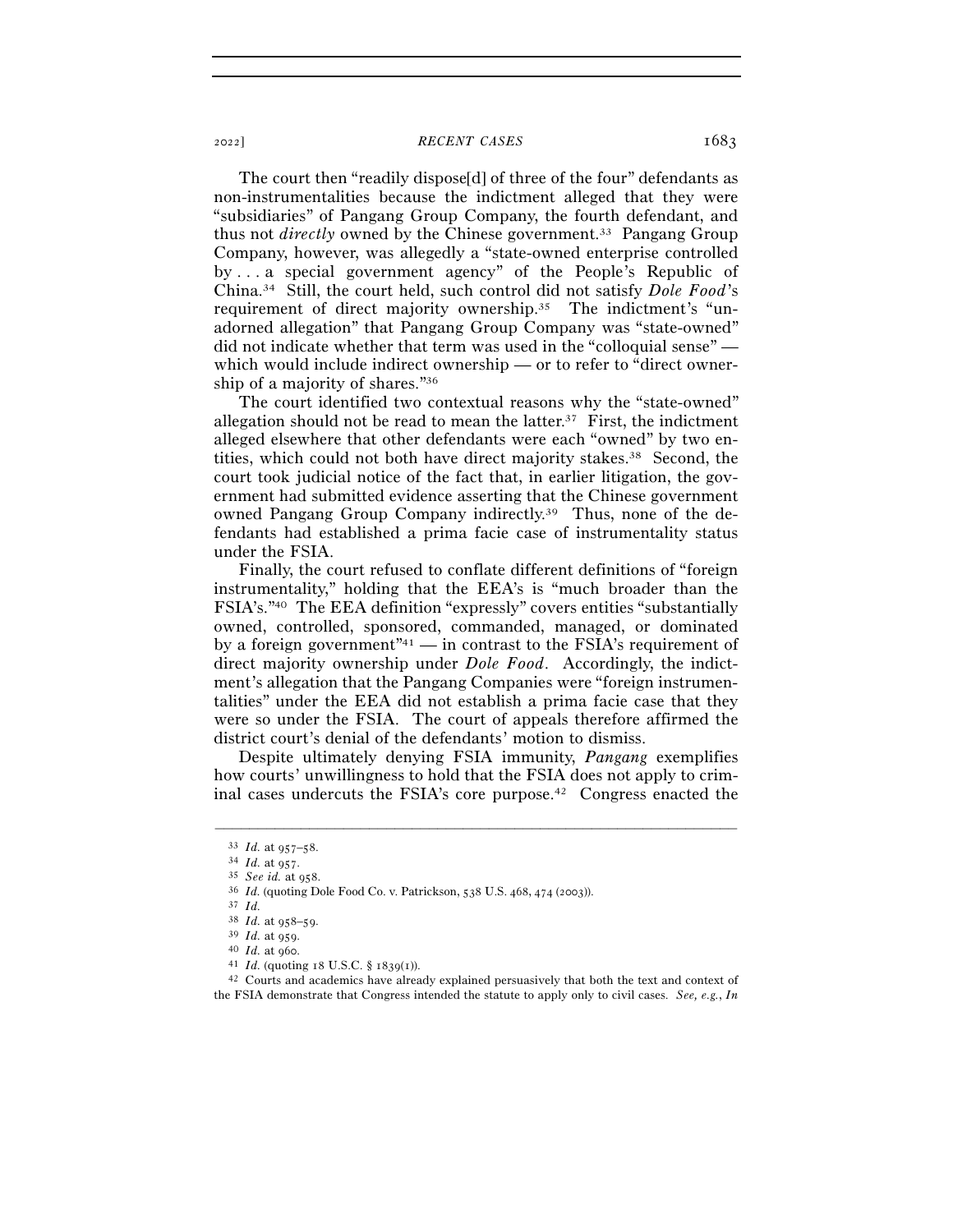## 1684 *HARVARD LAW REVIEW* [Vol. 135:<sup>1680</sup>

FSIA primarily to prevent private lawsuits against foreign sovereigns from impinging on the executive branch's conduct of foreign relations. But when the Executive itself chooses to prosecute foreign-sovereign entities — in support of or despite adverse effects on its foreign policy objectives — delays in convictions due to FSIA-based litigation negatively impact U.S. foreign relations. Courts should interpret the FSIA as inapplicable to criminal cases or Congress should amend the FSIA to clarify the same. Until then, however, *Pangang*'s application of the *Dole Food* test offers a second-best approach to economic espionage cases that disincentivizes defendants from claiming FSIA immunity by effectively requiring them to produce inculpatory evidence.

Congress enacted the FSIA in 1976 at the request of the State and Justice Departments to shield the executive branch from unwanted foreign-state pressure related to private lawsuits.43 Previously, when private parties sued foreign states in U.S. courts, the courts would generally defer to the State Department's determinations as to the states' sovereign immunity.44 The FSIA "transfer[red that] determination . . . from the executive branch to the judicial branch" to free the former "from pressures from foreign governments to recognize their immunity . . . and from any adverse consequences resulting from an unwillingness of the [State] Department to support that immunity."<sup>45</sup> Thus, the FSIA sought to protect the executive branch's conduct of foreign relations from interference caused by disputes between private plaintiffs and foreign states.

But the executive branch alone decides whether to pursue *criminal* cases. Such decisions reflect the executive branch's view that the impact of prosecutions on foreign relations is either desirable or outweighed by the value of criminal law enforcement.46 Thus, delays threaten to impair not only law enforcement but also the executive branch's conduct

*re* Grand Jury Subpoena, 912 F.3d 623, 630 (D.C. Cir. 2019) ("We doubt very much that Congress so dramatically gutted the government's crime-fighting toolkit. . . . [T]he 'Act and its legislative history do not say a single word about possible criminal proceedings under the statute.'" (quoting JOSEPH W. DELLAPENNA, SUING FOREIGN GOVERNMENTS AND THEIR CORPORATIONS 37 (2d ed. 2003))); Keitner, *supra* note 1, at 233–40; DELLAPENNA, *supra*, at 37–<sup>41</sup>. 43 *See In re Grand Jury Subpoena*, 912 F.3d at 627 (observing that Congress passed the FSIA

<sup>&</sup>quot;to extract the State Department from [a] stew" in which "many disputes that were essentially private had the potential to become spiraling diplomatic imbroglios" (citing Verlinden B.V. v. Cent.

Bank of Nigeria, 461 U.S. 480, 487 (<sup>1983</sup>))). 44 *See Immunities of Foreign States: Hearing on H.R.* 3493 *Before the Subcomm. on Claims & Governmental Rels. of the H. Comm. on the Judiciary*, 93d Cong. 33–34 (1973) (statement of Attorney General Richard G. Kleindienst and Secretary of State William P. Rogers).<br><sup>45</sup> H.R. REP. NO. 94-1487, at 7 (1976); *see Verlinden*, 461 U.S. at 487–88.<br><sup>46</sup> See Keitner, *supra* note 1, at 267. Professor Chimène K

lyzes the interaction between the FSIA and criminal prosecutions, and concludes that Congress should clarify that the FSIA does not apply to criminal proceedings. *See id.* at 221.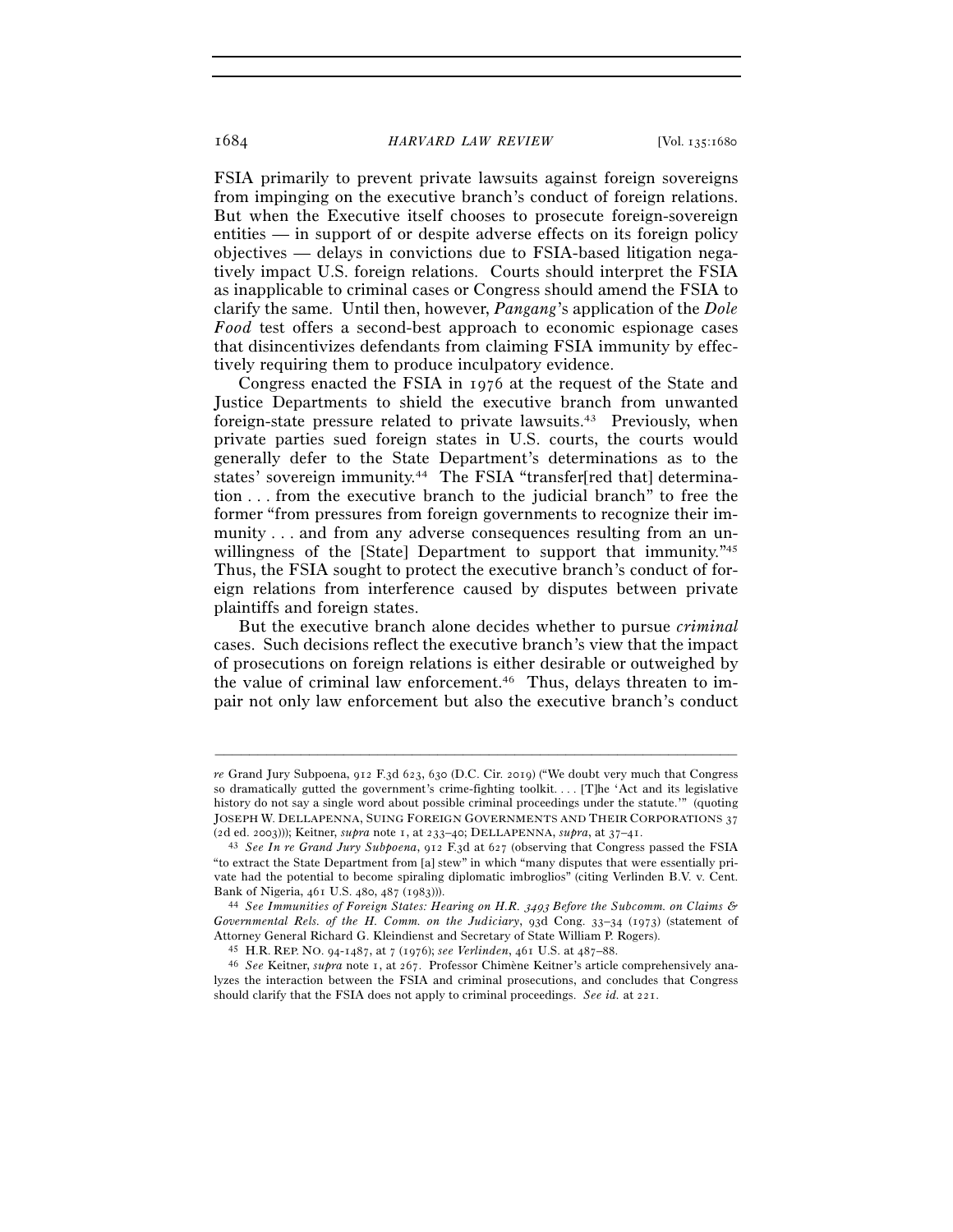of foreign affairs.47 By claiming FSIA immunity, recipients of subpoenas and other legal process at the investigative stage can delay enforcement for months.48 And denials of pretrial FSIA claims by defendants are immediately reviewable under the collateral order doctrine, often delaying trials for more than a year.49 In *Pangang*, the FSIA-based appeal took nearly two years — the latest episode in the companies' decade-long strategy of delay since they were indicted.50

Such delays impinge on the executive branch's conduct of foreign relations in two ways that run counter to the FSIA's core purpose.51 First, where prosecutions support U.S. foreign policy objectives,<sup>52</sup> investigative and pretrial delays postpone convictions that carry deterrent and expressive force. Economic espionage convictions, for example, can advance U.S. foreign policy and national security goals through substantial custodial sentences and fines that punish and deter such conduct, and restitution that helps correct for victims' market-share losses.53 Such convictions have also allowed Secretaries of State in multiple administrations to call out Chinese economic espionage with specificity.<sup>54</sup>

–––––––––––––––––––––––––––––––––––––––––––––––––––––––––––––

Keitner, *supra* note 1, at 265. Although its precise contours are beyond the scope of this comment, the dominant approaches would preclude or streamline claims of criminal sovereign immunity. The Second Circuit recently observed, for example, that "at common law, sovereign immunity determinations were the prerogative of the Executive Branch; thus, the decision to bring criminal charges would have necessarily manifested the Executive Branch's view that no sovereign immunity existed." *Turkiye Halk Bankasi A.S.*, 16 F.4th at 351 (citing Verlinden B.V. v. Cent. Bank of Nigeria, 461 U.S. 480, 486 (1983)). The D.C. Circuit, moreover, has held that 18 U.S.C. § 3231's grant of federal court subject matter jurisdiction over "all offenses against the laws of the United States" did not exclude foreign sovereigns. *In re Grand Jury Subpoena*, 912 F.3d at 631 (quoting 18 U.S.C. § <sup>3231</sup>). 52 *See* Farbiarz, *supra* note 1, at 512–13 (surveying prosecutions that support U.S. foreign policy

goals: for example, to strengthen certain African governments, curb Iranian weapons procurement, and combat Colombian narcotics trafficking).<br><sup>53</sup> The sentences in *Liew*, for example, included twelve years' imprisonment for the main de-

fendant and more than \$45 million in forfeiture and fines; DuPont requested an additional \$28 million in restitution. *Pangang*, 6 F.4th at 950; Transcript of Sentencing Hearing at 14, 76, 80–82,

United States v. Liew, No. 11-cr-00573 (N.D. Cal. July 10, 2014), ECF No. <sup>929</sup>. 54 *See, e.g.*, Jonathan Kaiman, *Kerry Hits Out at Chinese Cyber-Spying*, THE GUARDIAN (July 10, 2014, 8:18 AM), https://www.theguardian.com/world/2014/jul/10/john-kerry-hits-outat-chinese-cyber-spying [https://perma.cc/867L-7SS8]; Atlantic Council, *A Conversation with* 

<sup>47</sup> *See* Koh, *supra* note 1, at <sup>370</sup>. 48 *See In re Grand Jury Subpoena*, 912 F.3d at 625–26 (affirming district court's contempt order for failure to comply five months after issuance of subpoena); Keitner, *supra* note 1, at 247 ("[T]he FSIA's expansive definition of 'foreign state' can embolden foreign state-affiliated entities to claim immunity and create delays in unforeseen contexts, such as third-party subpoenas for financial records and other documents."). 49 *See, e.g.*, *Pangang*, 6 F.4th at 960 (affirming district court's denial of motion to dismiss after

twenty-three months). In *United States v. Turkiye Halk Bankasi A.S.*, 16 F.4th 336 (2d Cir. 2021), the Second Circuit affirmed the denial of the defendant's motion to dismiss after nearly thirteen months, *id.* at 340–41, 343, but then stayed its mandate pending disposition of the defendant's petition for writ of certiorari, Order, United States v. Turkiye Halk Bankasi A.S., No. 20-3499 (2d Cir. Jan. 14, <sup>2022</sup>). 50 *See Pangang*, 6 F.4th at 950–51, <sup>960</sup>. 51 Absent the FSIA, courts would apply the common law of foreign sovereign immunity. *See*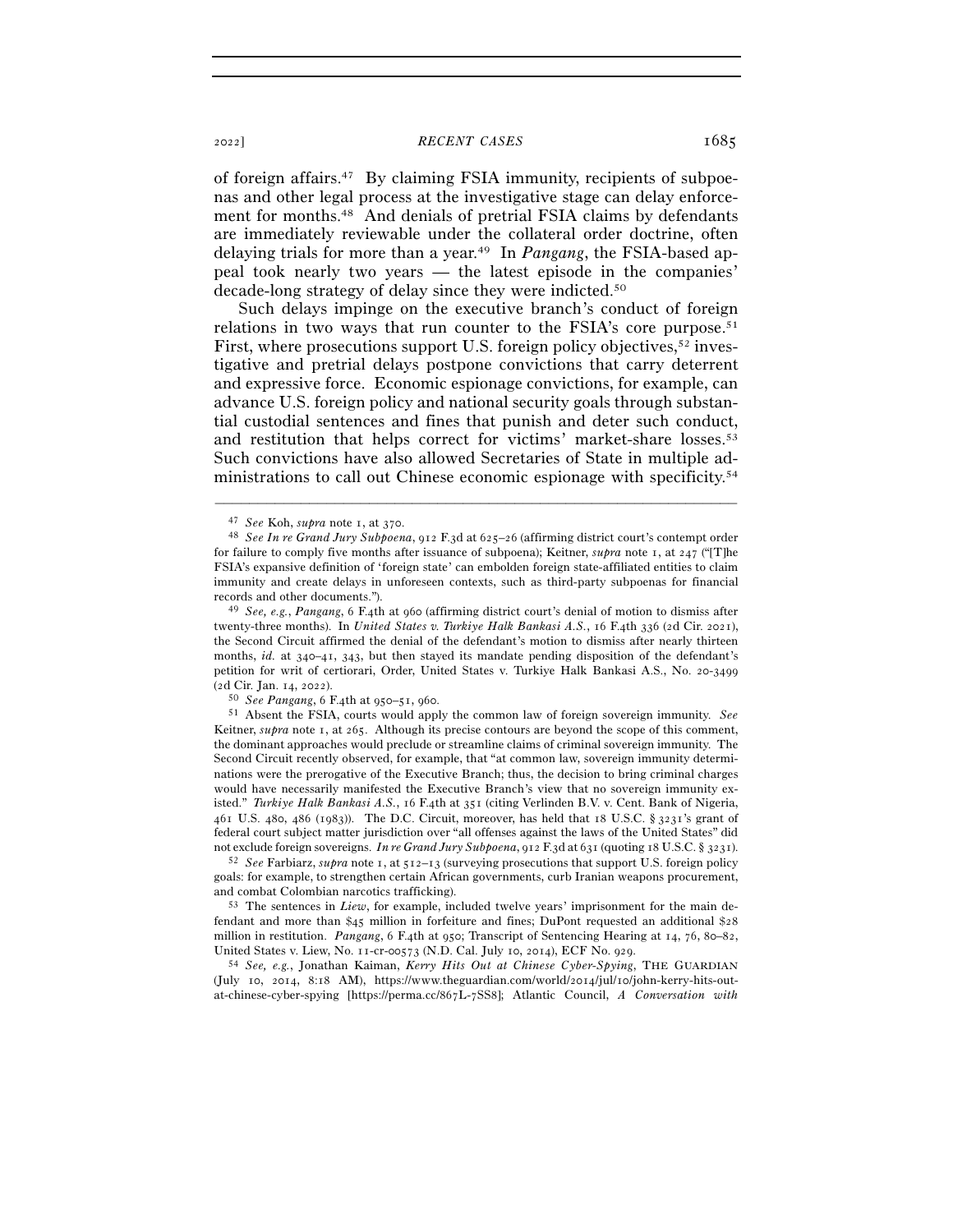The 2015 U.S.-China Cyber Agreement — which promised that "neither country's government [would] conduct or knowingly support cyber-enabled theft of intellectual property, including trade secrets"55 was negotiated against the backdrop of high-profile prosecutions such as *Liew* and *Pangang*. Finally, economic espionage investigations and prosecutions are particularly "time sensitive": "[a] trade secret once lost is, of course, lost forever."56 Delaying these convictions and sentences thus undermines the FSIA's core objective of protecting the executive branch's conduct of foreign affairs.

Second, where the executive branch prosecutes foreign-sovereign entities *despite* negative ramifications on U.S. foreign relations, pretrial delays lengthen the window of opportunity for foreign sovereigns to apply diplomatic pressure to resolve cases favorably. Turkish President Recep Tayyip Erdoğan, for example, has reportedly exerted immense pressure on the U.S. government to drop or settle the prosecution of a Turkish government–owned bank that has delayed trial by claiming FSIA immunity.57 The Supreme Court has recognized that courts should avoid "triggering . . . serious foreign policy consequences" and "instead defer[] such decisions, quite appropriately, to the political branches."58 By dodging the question of whether the FSIA applies in criminal cases, courts allow pressure campaigns that exacerbate adverse foreign policy consequences.

Although *Pangang* failed to hold that the FSIA is inapplicable to criminal cases, the court's application of the *Dole Food* test with a burden-shifting procedural framework could disincentivize other defendants from claiming FSIA immunity in economic espionage cases. In *Pangang*, the defendants chose to make a facial (versus factual) jurisdictional challenge based on the FSIA. Accordingly, the court relied solely on the indictment, which alleged that the defendants were "state-owned

*U.S. Secretary of State Michael R. Pompeo* (Sept. 15, 2020, 9:15 AM), https:// www.atlanticcouncil.org/event/a-conversation-with-us-secretary-of-state-michael-r-pompeo [https:// perma.cc/UTH<sup>3</sup>-ZKLL]. 55 Press Release, Office of the Press Sec'y, White House, President Xi Jinping's State Visit to the

United States (Sept. 25, 2015), https://obamawhitehouse.archives.gov/the-press-office/2015/09/25/factsheet-president-xi-jinpings-state-visit-united-states [https://perma.cc/6D<sup>7</sup>V-AMTY]. 56 R. Mark Halligan, *Protection of U.S. Trade Secret Assets: Critical Amendments to the* 

*Economic Espionage Act of* 1996, 7 J.MARSHALL REV.INTELL. PROP.L. 656, 668 (2008) (alteration in original) (quoting FMC Corp. v. Taiwan Tainan Giant Indus. Co., 730 F.2d 61, 63 (2d Cir. <sup>1984</sup>)). 57 *See, e.g.*, Eric Lipton & Benjamin Weiser, *Turkish Bank Case Showed Erdogan's Influence* 

*with Trump*, N.Y. TIMES (Oct. 29, 2020), https://www.nytimes.com/2020/10/29/us/politics/trumperdogan-halkbank.html [https://perma.cc/DN2B-5VQ8]; United States v. Turkiye Halk Bankasi A.S., 16 F.4th 336, 340–43 (2d Cir. 2021). Moreover, a conviction would directly support U.S. foreign policy: DOJ is prosecuting the bank for a multibillion-dollar sanctions evasion scheme that undercut the United States' economic pressure campaign to bring Iran to the diplomatic negotiating table. *See* United States v. Türkiye Halk Bankasi A.S., 426 F. Supp. 3d 23, 26–27 (S.D.N.Y. <sup>2019</sup>). 58 Kiobel v. Royal Dutch Petroleum Co., 569 U.S. 108, 124 (2013).